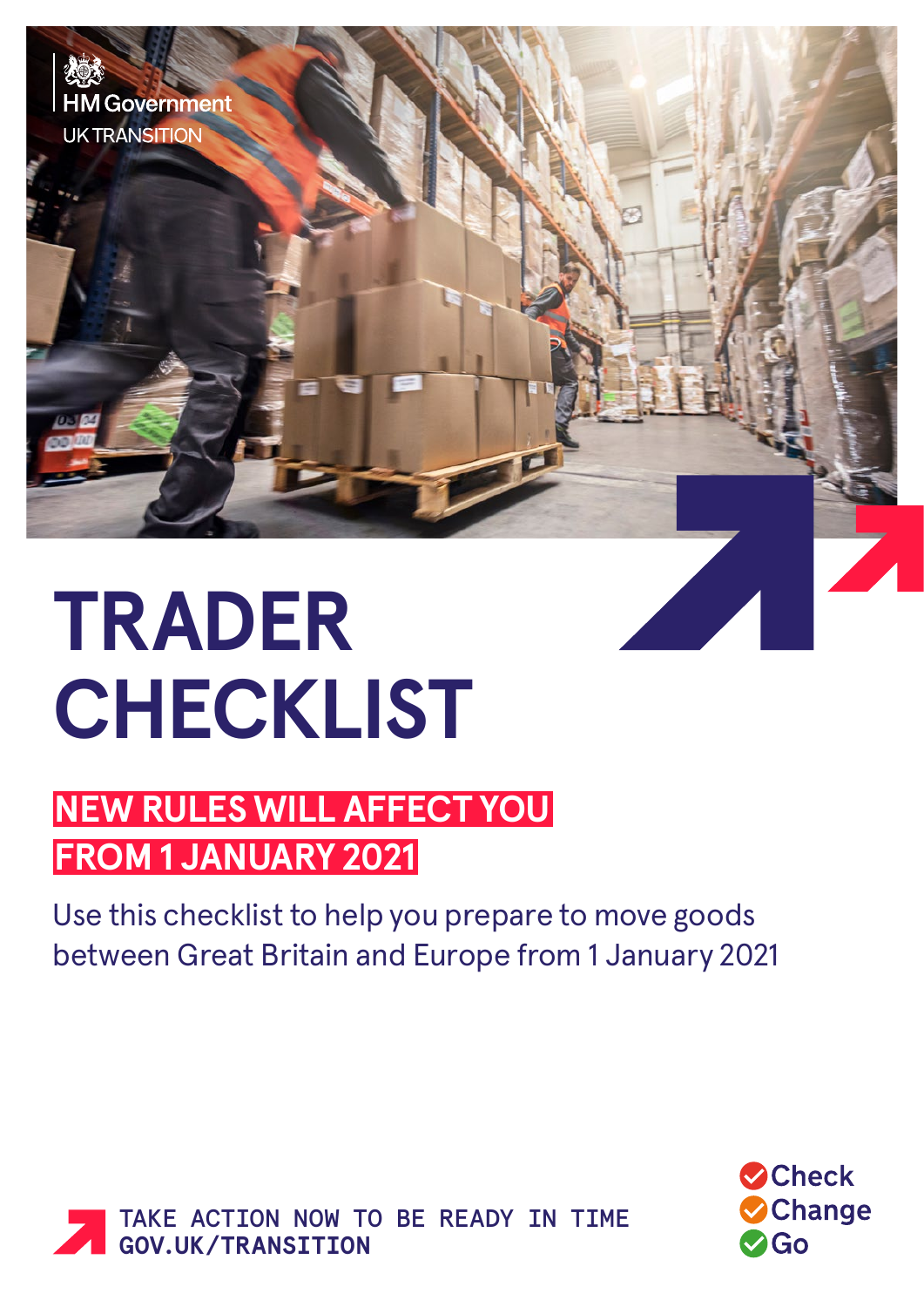



## **MOVING GOODS IN OR OUT OF EUROPE**

If your business moves goods between Great Britain and Europe, you will be affected by new trading rules from 1 January 2021. These rules will apply to all European trade, whether you buy or sell goods once a year or every day, and no matter what type, volume or value – so all businesses need to prepare.

We know these are challenging times for businesses, that's why we've created this short checklist to help you get your business ready.

Follow the steps below to get your business ready to trade with Europe from 1 January 2021.

## **1 Check when you need to make declarations**

If you want to buy, sell or move goods between Great Britain and Europe from 1 January 2021, you will need to make customs declarations.

**If you import goods that are not controlled (standard goods)** from EU countries, you can delay making import declarations for up to six months. To do this, you will need to make a declaration in your records. This is called an entry in declarant's records. For more information, go to **[www.gov.uk/hmrc/delay-import-declarations](http://www.gov.uk/hmrc/delay-import-declarations)** 

**If you import controlled goods** (**[www.gov.uk/guidance/list-of-goods](https://www.gov.uk/guidance/list-of-goods-imported-into-great-britain-from-the-eu-that-are-controlled)[imported-into-great-britain-from-the-eu-that-are-controlled](https://www.gov.uk/guidance/list-of-goods-imported-into-great-britain-from-the-eu-that-are-controlled)**) you will need to complete import declarations from 1 January 2021. You will need to use the same process that exists for trade with the rest of the world. You can find more information at **[www.gov.uk/import-goods-outside-eu](http://www.gov.uk/import-goods-outside-eu)**

**If you export standard or controlled goods**, you will need to complete export declarations and submit full submit safety and security declarations from 1 January 2021. You will need to use the same process that exists for trade with the rest of the world. You can find more information at **www.gov.uk/export-goods-outside-eu**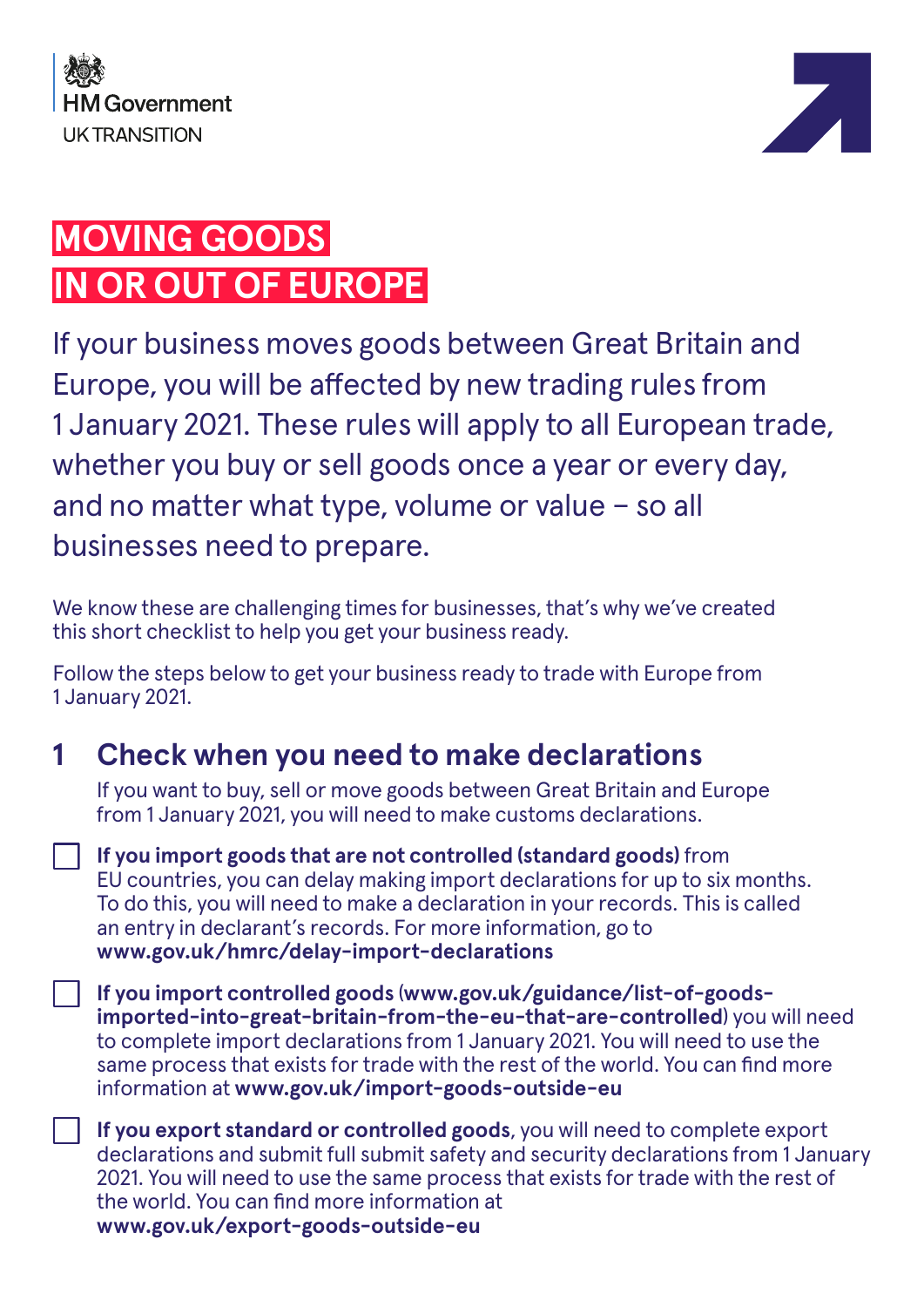



| $\mathbf{2}$ | Get ready to make customs declarations                                                                                                                                                                                                                                                                                                      |
|--------------|---------------------------------------------------------------------------------------------------------------------------------------------------------------------------------------------------------------------------------------------------------------------------------------------------------------------------------------------|
|              | By now you should have decided whether you have the in-house capacity<br>to make declarations yourself or need to get a specialist to do it for you.<br>Customs declarations are complex and time consuming, so most businesses<br>use a specialist, such as a freight forwarder or fast parcel operator, to deal<br>with customs for them. |
|              | If you intend to get a specialist to make your declarations for you,<br>you need to:                                                                                                                                                                                                                                                        |
|              | find someone now to make your declarations. You can find a list of specialists<br>that can help at www.gov.uk/guidance/list-of-customs-agents-and-fast-<br>parcel-operators                                                                                                                                                                 |
|              | make sure you understand what your responsibilities are and what<br>information you need to share with whoever is doing your declarations.                                                                                                                                                                                                  |
|              | work with your chosen specialist to ensure that you are ready to trade with<br>Europe from 1 January 2021.                                                                                                                                                                                                                                  |
|              | If you have not made these preparations, you risk not being ready in time                                                                                                                                                                                                                                                                   |
|              | for 1 January 2021, even if you start now.                                                                                                                                                                                                                                                                                                  |
|              | If you intend to trade with Europe in January or February, you need to act<br>now, and we recommend you get a specialist to make declarations for you.                                                                                                                                                                                      |
|              | If you still intend to make declarations yourself, you need to:                                                                                                                                                                                                                                                                             |
|              | ensure that within your business you have the skills and knowledge to<br>complete custom declarations.                                                                                                                                                                                                                                      |
|              | buy the specialist software and licences needed to interact with<br>HMRC's systems.                                                                                                                                                                                                                                                         |
|              | apply for access to CHIEF, the IT system used to make declarations to HMRC.                                                                                                                                                                                                                                                                 |
|              | register for a duty deferment account, if you plan to delay your declarations,<br>for non-controlled goods that you import up until 30 June 2021.                                                                                                                                                                                           |